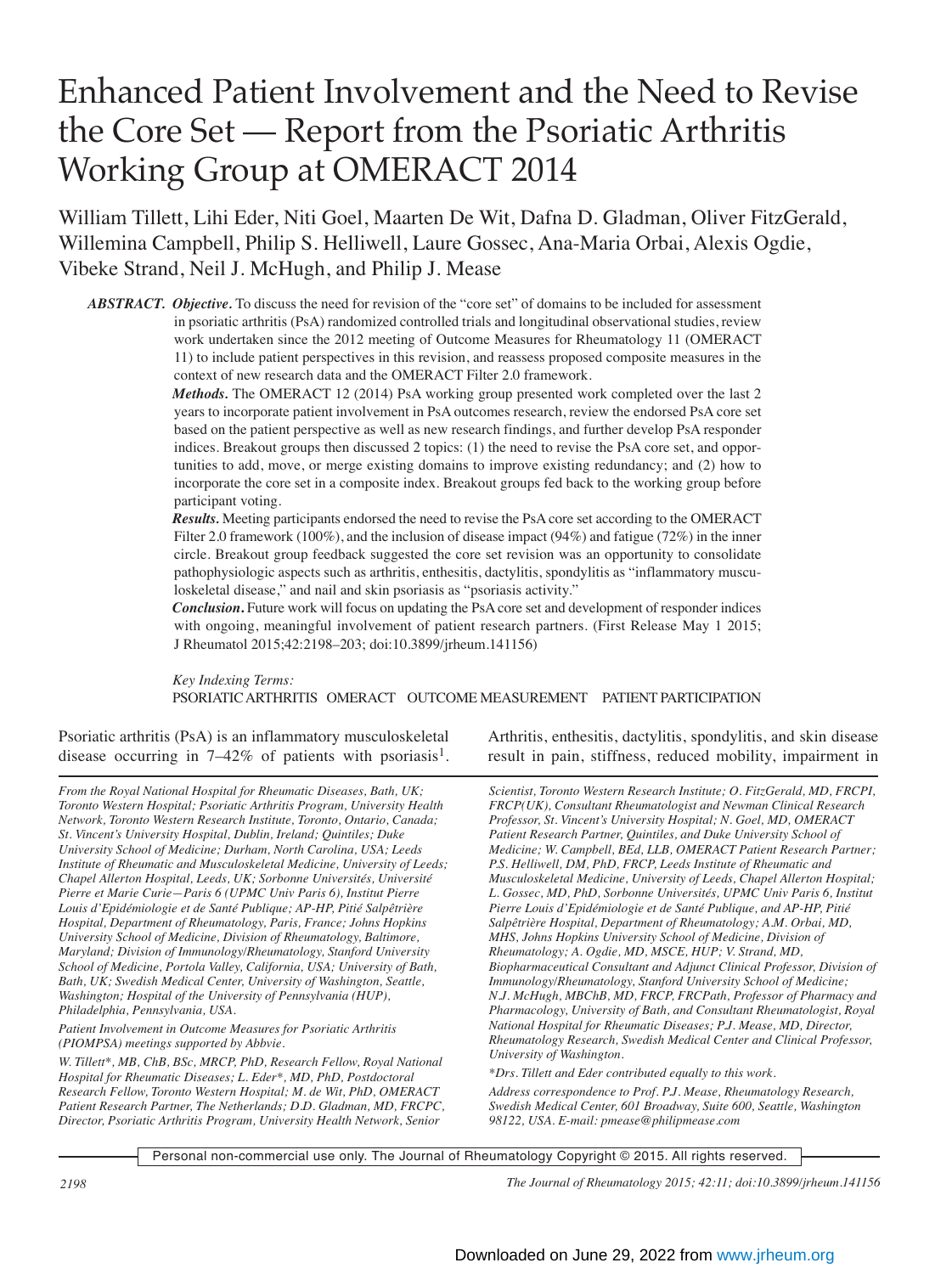physical function, and subsequent disability. PsA is now recognized as a disease that can be serious and progressive despite treatment, resulting in significant physical, psychological, functional, and social impairment<sup>2,3,4,5</sup>. At the 2006 Outcome Measures in Rheumatology 8 (OMERACT 8) PsA module, consensus was achieved on a core set of domains to be assessed in randomized controlled trials (RCT) and longitudinal observational studies<sup>6</sup>. Research was subsequently directed toward development of outcome measures including composite and responder indices that would gather all the domains of psoriatic disease into a single measure<sup>7,8</sup>. The Group for Research and Assessment of Psoriasis and Psoriatic Arthritis (GRAPPA) has compared existing and novel composite disease activity and responder measures in the GRAPPA Composite Exercise (GRACE) project<sup>9,10</sup>.

OMERACT has taken a leadership position in the incorporation of the patient perspectives in rheumatology research, which is now embedded in the heart of the OMERACT process<sup>11</sup>. This position is based on the recognition that inclusion of patient perspectives would improve selection and validation of domains and outcome measures for their assessment, as well as subsequent composite responder indices. Examples of this approach are evident in the rheumatoid arthritis initiatives that defined minimum clinically important differences in patient-reported outcomes and added health-related quality of life (HRQOL), fatigue, and participation to the "core set," validated definitions of remission and subsequent efforts to investigate and assess disease flare<sup>12,13</sup>. Complementing the work of OMERACT, the European League Against Rheumatism (EULAR) has produced recommendations on inclusion of the patient perspective in research projects<sup>14</sup>. The National Institute of Health Research in the United Kingdom has convened the INVOLVE group to promote patient involvement in all aspects of the National Health Service (www.invo.org.uk/ resource-centre/research-project-database/), including research, and the US National Institutes of Health has established the Patient-Centered Outcomes Research Institute effort.

## **Aims of the Workshop**

The aims of the workshop were to discuss the need for revision of the "core set" of domains to be included for assessment in PsA RCT and longitudinal observational studies, review work undertaken since OMERACT 11 (2012) to include patient perspectives in this revision, and reassess proposed composite measures — all in the context of new research data and the OMERACT Filter 2.0 framework.

## **Workshop Presentations**

*Review of the PIOMPSA patient involvement initiative.* During OMERACT 11, the PsA working group received feedback on the limited amount of patient involvement in work presented at the workshop. Directly after this, the Patient Involvement in Outcome Measures for Psoriatic Arthritis (PIOMPSA) effort was initiated, which included 4 face-to-face meetings over a period of 2 years. The first meeting in Dublin, Ireland, included 3 patient research partners (PRP), 3 rheumatologists, and 1 nurse researcher. The group identified the lack of patient input in development of the core set and proposed composite measures. Based on these conclusions, a road map was formulated to enhance integration of patient perspectives in this research and their incorporation into the next OMERACT workshop (2014). A first priority was to conduct a systematic literature review to evaluate levels of patient involvement in previous identification of domains and development of core set outcome measures.

Results of the systematic literature review<sup>15</sup> were presented and discussed at a second meeting in Bath, UK, which included 5 PRP and 5 rheumatologists. They concluded, based on the systematic literature review and the Psoriatic Arthritis Impact of Disease (PsAID) study, that it was necessary to revise the PsA core set because important domains such as fatigue, dactylitis, and participation (work as well as family/social/leisure activities) were not included and needed to be considered<sup>16</sup>. It was agreed that continuing dialog with PRP within GRAPPA was essential. Eight patients attended the subsequent annual GRAPPA conference in Toronto in 2013 and participated in several plenary and breakout sessions, published in a separate report<sup>17</sup>. Three months prior to the OMERACT 12 meeting, a fourth meeting was organized in Leeds to discuss ongoing research projects, evaluate the PIOMPSA initiative, and prepare for the PsA workshop. Seven PRP, 10 rheumatologists, and 2 health professionals, representing 4 European countries, Canada, and the United States endorsed the concept of PRP involvement. The group recognized the importance of formalizing the future role of PRP in GRAPPA, the OMERACT working group, and other research initiatives.

*Review of the PsA core set.* The process was outlined for development of core outcome domains for PsA initiated during the inaugural meeting of GRAPPA in August 2003; further discussion and ratification of the "core set" as well as the research agenda were conducted at OMERACT 7 in May 200418. The research agenda included a long list of items: optimization of joint count and skin assessments; development of tools to define structural damage and imaging modalities to assess inflammation and damage; instruments to assess axial manifestations, dactylitis, and enthesitis; ensuring patient's global assessments (PtGA) evaluated both skin and joint involvement; development of instruments to assess participation; development of tools to measure fatigue; and ultimately, composite responder indices. The concept of participation in life events, not just work, within and outside the home was first introduced at that meeting.

Several of GRAPPA's research goals have since been achieved. The 68/66 (tender/swollen) joint count was identified as appropriate to use in  $PsA<sup>19</sup>$ . The Psoriasis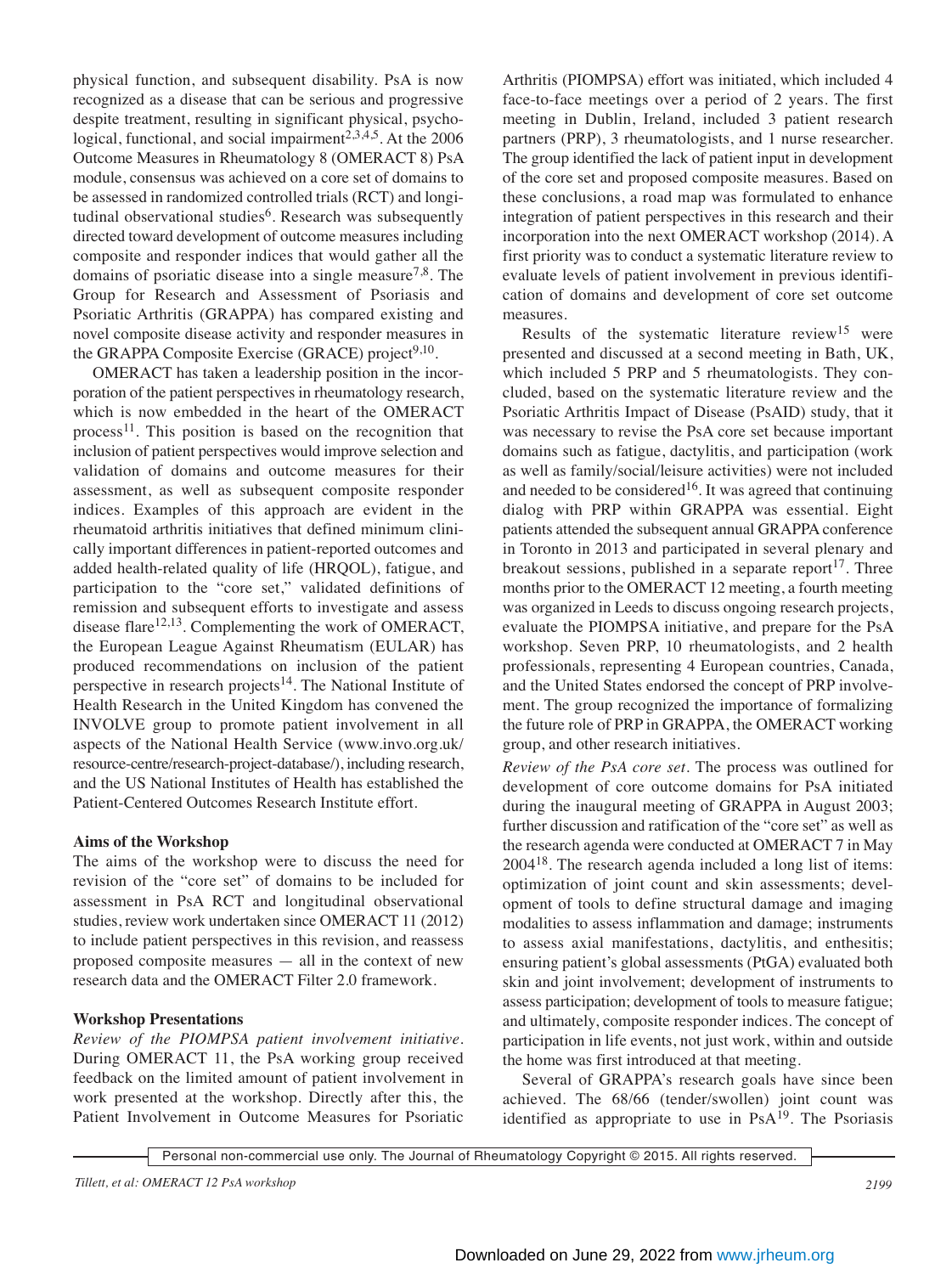Activity and Severity Index (PASI) was demonstrated reliable by both rheumatologists and dermatologists $^{20}$ . The World Health Organization tool for the classification of disability, functioning, and health was tested in PsA but found to be somewhat cumbersome<sup>21</sup>. Tools to assess enthesitis and dactylitis have been developed and tested $^{22}$ . Axial disease assessment measures were evaluated in  $PsA^{23}$ . The Functional Assessment of Chronic Illness Therapy-fatigue scale (FACIT fatigue) demonstrated reproducible results that correlated with other fatigue measures as well as with disease activity in patients with  $PsA^{24}$ .

Subsequently, at OMERACT 9 (2008), a final "core set" of domains for assessment in PsA was presented for voting, which included peripheral joint activity (using the 68/66 tender/swollen joint count), skin activity (by PASI or body surface area), PtGA [by 0–10 visual analog scale (VAS) or numerical rating scale], patient pain (VAS), physical function [by Health Assessment Questionnaire (HAQ)] and HRQOL [by Medical Outcomes Study Short Form-36 (SF-36)]. These were considered the core domains that must be assessed in all RCT and longitudinal observational studies. The following were highly recommended but not mandatory: dactylitis, enthesitis, axial disease, radiography, nail disease, fatigue, physician's global assessment, and acute-phase reactants. Imaging modalities such as ultrasound, computed tomography, and magnetic resonance imaging, participation, and tissue analysis were included in the research agenda<sup>6</sup>. PtGA was recommended for inclusion as an overall question, as well as separate questions regarding skin and musculoskeletal manifestations<sup>25</sup>.

*Review of composite measures in PsA.* As traditional RA-based outcome measures typically applied have not addressed important and varied phenotypic manifestations of PsA, 3 new composite measures have been proposed. The Composite Psoriatic Disease Activity Index and GRACE are modular cutoff-based measures, and the Psoriatic Arthritis Disease Activity Score is a weighted index<sup>9</sup>. Domains included in these indices are presented in Table 1. Analyses of several RCT datasets have demonstrated better performance of these composite indices compared with traditional measures created for RA, such as the 28-joint count Disease Activity Score  $(DAS28)^{26}$ . Further, response criteria developed for each of the measures indicate that they can predict radiographic progression<sup>27</sup>. Although patients were

only indirectly involved in their development, domains of concern to patients, identified in the recently published PsAID study<sup>16</sup>, are addressed by all 3 of these proposed indices through PtGA, HRQOL, and function.

*Review of the PsAID study.* Results were presented of the EULAR initiative to elaborate and validate a new composite score to assess the effect of disease in PsA<sup>16</sup>. Because currently, patient-perceived effect of PsA is assessed through generic questionnaires such as the HAQ or SF-36, the objective was to develop a questionnaire to calculate a score, reflecting the effect of PsA based on patients' perspectives. This PsAID questionnaire is a patient-derived patient-reported outcome. PRP were involved throughout its development process, from conception and study contact through to reporting, using methodology developed for the Rheumatoid Arthritis Impact of Disease instrument<sup>28</sup>. Two versions of the PsAID questionnaire were developed and include both physical and psychological domains: 1 version for clinical practice (12 domains of health) and 1 for RCT (9 domains; Table 2). Pain, fatigue, and skin problems had the highest relative importance. The validation study demonstrated that PsAID scores had good psychometric properties.

Two versions of a questionnaire to assess the effect of PsA on patients' lives have been developed and validated, with PRP collaboration. This new questionnaire will facilitate better assessment of patients' perspectives in PsA, in RCT as well as in clinical practice. PsAID questionnaire versions are available online free of charge with available translations<sup>29</sup>.

### **Discussion at OMERACT 12 (2014)**

*PRP involvement in PsA outcome research.* The workshop presented a review of progress and outcomes regarding PRP involvement in PsA outcome research over the past 2 years since OMERACT 11. It was recognized that this involvement is still in an exploratory phase of how to optimize PRP participation in the different working group and research initiatives $17$ . *Revision of the PsA core set.* One of the first major outcomes from the PIOMPSA group was the need to revise the existing PsA core set with meaningful patient involvement. At OMERACT 12, the proposal to revise the core set was strongly endorsed with a 100% vote by workshop participants (Table 3). The voting results for this item as well as for the individual domains to include are reported in Table 3.

| <i>Table 1.</i> Domains covered by the CPDAI, PASDAS, and GRACE indices. |  |  |  |
|--------------------------------------------------------------------------|--|--|--|
|                                                                          |  |  |  |

|                                               | Patient VAS<br>Global | Physician VAS<br>Global | Joints | Skin | Enthesitis                          | Dactylitis | Spine  | <b>HROOL</b> | Function |
|-----------------------------------------------|-----------------------|-------------------------|--------|------|-------------------------------------|------------|--------|--------------|----------|
| <b>CPDAI</b><br><b>PASDAS</b><br><b>GRACE</b> | Х                     | Х<br>v<br>△             |        |      | $\mathcal{L}$<br>$\mathcal{L}$<br>Х | Х          | Х<br>Χ |              |          |

√: Included in the index. X: Not included in the index. CPDAI: Composite Psoriatic Disease Activity Index; GRACE: GRAppa Composite Exercise; PASDAS: Psoriatic Arthritis Disease Activity Score; VAS: visual analog scale; HRQOL: health-related quality of life.

Personal non-commercial use only. The Journal of Rheumatology Copyright © 2015. All rights reserved.

*2200 The Journal of Rheumatology 2015; 42:11; doi:10.3899/jrheum.141156*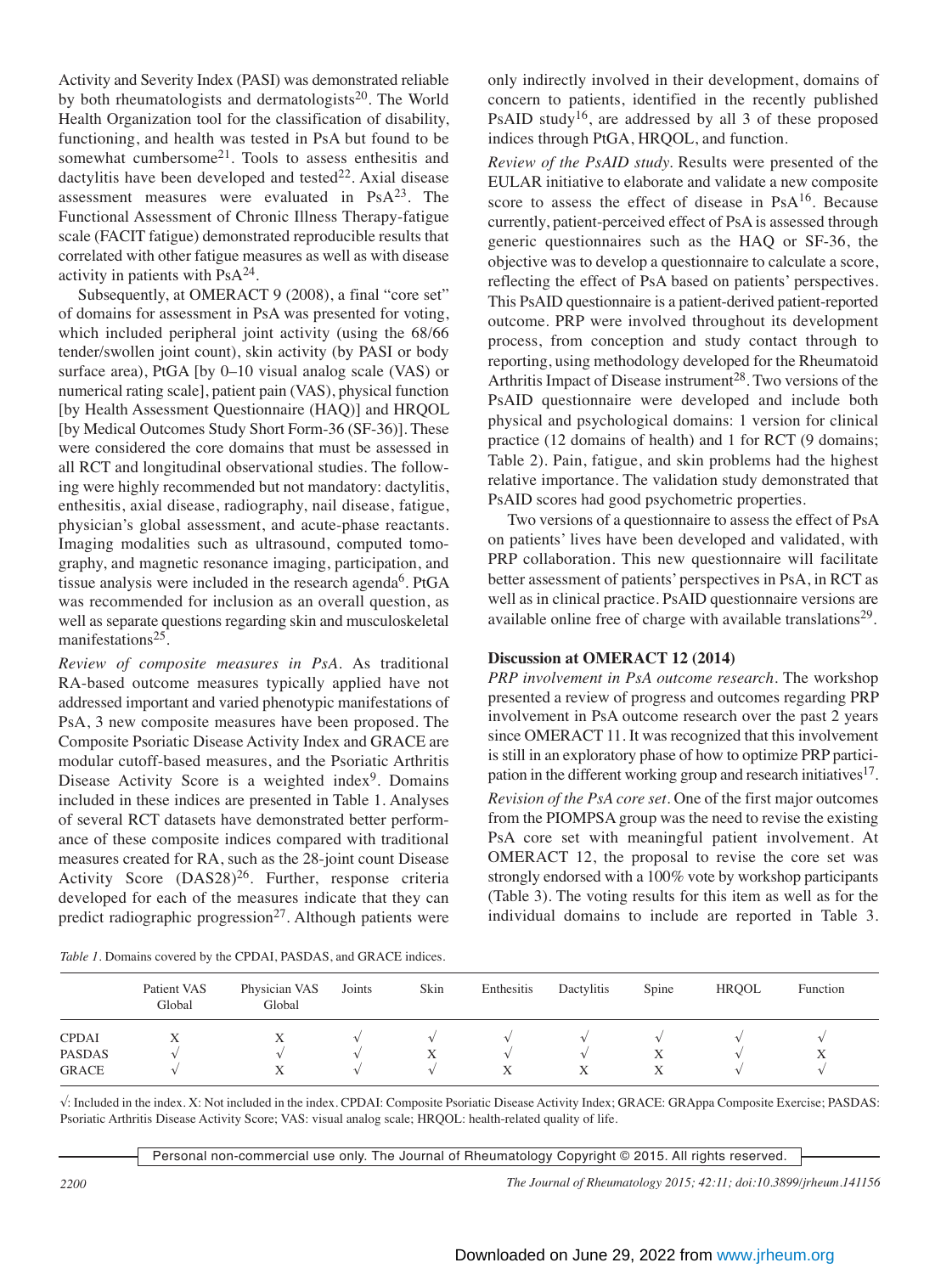*Table 2.* Domains of impact of disease assessed by the PsAID questionnaire for patients with PsA.

| Domain                         | <b>Short Defining Statement</b>                                                     |  |
|--------------------------------|-------------------------------------------------------------------------------------|--|
| Pain                           | Pain in joints and spine and skin                                                   |  |
| Skin problems                  | Skin problems, including itching                                                    |  |
| Fatigue                        | Being physically tired, but also mental fatigue, lack of energy                     |  |
| Ability to work/leisure        | Ability to work and/or to do leisure activities                                     |  |
| Functional capacity            | Capacity to perform daily physical activities, loss of independence                 |  |
| Feeling of discomfort          | Discomfort and annoyance with everyday tasks                                        |  |
| Sleep disturbance              | Sleep quality, sleep interruptions                                                  |  |
| Anxiety, fear, and uncertainty | For example, about the future, treatments, fear of loneliness                       |  |
| Coping                         | Adjustment to the disease, managing, being in charge, making do with the<br>disease |  |
| Embarrassment and/or shame     |                                                                                     |  |
| due to appearance*             | Feeling embarrassed/ashamed due to appearance                                       |  |
| Social participation*          | Participating fully in social activities                                            |  |
| Depression*                    | Feeling sad or depressed                                                            |  |

\*Not included in the PsAID questionnaire for clinical trials. PsAID: Psoriatic Arthritis Impact of Disease.

*Table 3.* Results of the psoriatic arthritis workshop voting.

| Proposal                                                   | Endorsement |
|------------------------------------------------------------|-------------|
| The need to revise core set                                | $100\%$     |
| Items that should be included in the core set              |             |
| Items covering impact of disease<br>$\bullet$              | 94%         |
| Fatigue                                                    | 72%         |
| Dactylitis                                                 | 70%         |
| Enthesitis<br>٠                                            | 56%         |
| Systemic inflammation (e.g., CRP)                          | 53%         |
| Should participation be further investigated for inclusion |             |
| in the core set?                                           | 57%         |

CRP: C-reactive protein.

Revision of the core set offers an opportunity to examine its face validity, discrimination, feasibility, redundancy, consolidation, and movement of domains based on PRP collaboration. This will be the first core set revised using the OMERACT Filter  $2.0^{30}$ . Filter 2.0 directs us to consider concepts of disease under themes of "life impact" and "pathophysiology" separately.

Life impact concepts emerging from the breakout discussions included a strong message to retain pain, HRQOL, function, and PtGA in the core set while adding fatigue. There was debate within the breakout groups on potential overlap of domains identified in the PtGA measure as well as fatigue. Fatigue, ranked highly by patients in the PsAID study<sup>16</sup>, was confirmed as an important domain although concern was raised from the breakout groups regarding availability of appropriate measures for its assessment in PsA. Consensus was achieved on retaining PtGA within the core set (endorsed with 70% vote) as well as adding fatigue (endorsed with 72% vote). There is now increasing evidence that it is legitimate to move items such as fatigue<sup>31</sup>, enthesitis<sup>32</sup>, and dactylitis<sup>33</sup> from former positions in the second circle to higher prioritization in the inner circle. Fatigue is now being systematically

assessed in clinical trials with instruments that are multidimensional, reliable, and sensitive to change as well as having been considered highly important in the patient focus groups that led to its importance as a domain in the  $PsAID^{16,34}$ . Of the pivotal phase 3 registry trials in the last 10 years, only the drugs leflunomide and etanercept did not have all 3 domains measured, but these trials were designed prior to having outcome measures for enthesitis and dactylitis<sup>8,34</sup>. Subsequently etanercept did obtain enthesitis data in a phase  $4 \text{ trial}^{35}$ . Thus, fatigue, enthesitis, and dactylitis have been measured in at least 1 or more key trials for each biologic agent.

Within the OMERACT defined field of "pathophysiology," revision of the core set was considered to be an opportunity to amend existing redundancy in the PsA core set by utilizing "inflammatory musculoskeletal disease" as an umbrella term for arthritis, enthesitis, dactylitis, and axial disease. Similarly the term "psoriasis activity" may encompass skin and nail disease. Acute phase reactants were thought to be an important marker for prognosis but are possibly better recorded under the umbrella of biomarkers.

*Composite indices.* At OMERACT 10 (2010) there was support for the concept of gathering all aspects of PsA into a composite disease activity measure. Novel and existing composite measures were debated at OMERACT 11 (2012) with agreement that existing measures used in other diseases such as the Disease Activity Score-28 or Disease Activity in Reactive Arthritis were unsuitable in PsA because they were designed to measure only articular disease. Further, it was felt that it should be feasible to encompass all clinical domains in a disease activity and responder index<sup>36</sup>. At OMERACT 11 there was discussion (without agreement) in relation to whether PtGA or physician global measures were sufficient to encompass the assessment of other domains such as skin, enthesitis, dactylitis, or axial disease. At this OMERACT 12 PsA workshop, there was still support for the

Personal non-commercial use only. The Journal of Rheumatology Copyright © 2015. All rights reserved.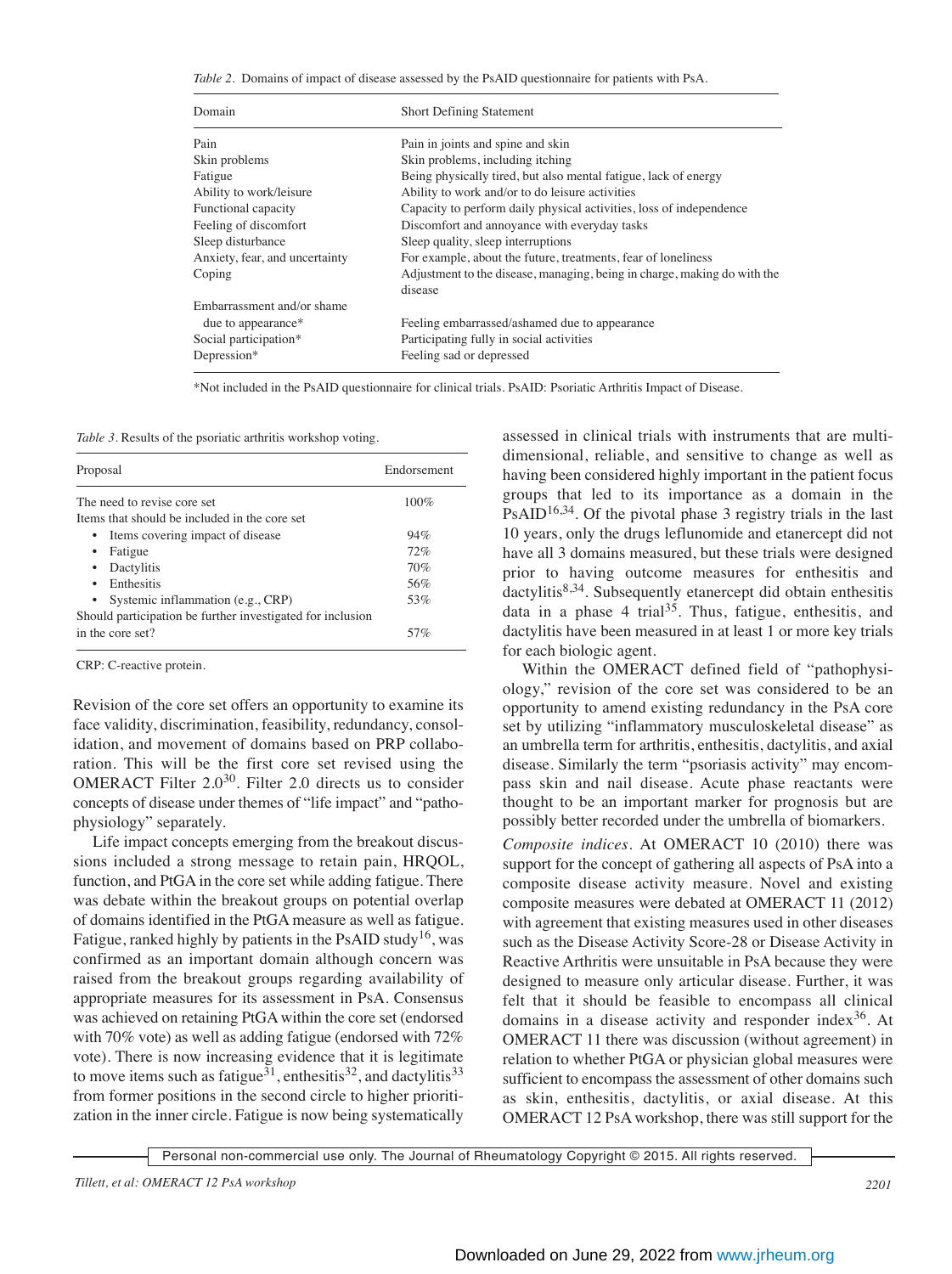need for a composite measure in PsA together with recognition that original information on specific domains should be preserved for subanalyses in RCT. Some clinicians expressed concerns that including multiple domains in 1 measure may result in overlap and redundancy, and that overall disease activity may be underestimated. Alternatively, there was a body of opinion that the balance of parsimony (not covering the core set) and face validity (complete coverage of the core set) could be achieved in a composite measure, which should be data driven. At the plenary voting at this OMERACT 12, there was a majority opinion (67%) that existing measures did not reflect the full core set, with no consensus on whether composite measures should function as a responder index, encompass the full core set, or indeed both. There were concerns expressed by both the PsA working group and those voting at the plenary that there was insufficient time to adequately discuss and vote on composite measures, which will therefore be tabled for future GRAPPA and OMERACT meetings.

At this PsA workshop, there was acknowledgment of progress made toward sustained and meaningful PRP involvement in PsA outcome measure research through the activities of the GRAPPA, the PIOMPSA, and PsAID groups. There was voting agreement on the need to update the PsA core set according to the new OMERACT Filter 2.0 update cycle and that this was an opportunity to involve patients as well as to add, move, or merge existing domains to reduce existing redundancy. Work over the next 2 years will focus on this revision of the PsA core set combined with modification of composite measures with meaningful and sustained involvement of PRP.

### **REFERENCES**

- 1. Wilson FC, Icen M, Crowson CS, McEvoy MT, Gabriel SE, Kremers HM. Incidence and clinical predictors of psoriatic arthritis in patients with psoriasis: a population-based study. Arthritis Rheum 2009;61:233-9.
- 2. Gladman DD, Stafford-Brady F, Chang CH, Lewandowski K, Russell ML. Longitudinal study of clinical and radiological progression in psoriatic arthritis. J Rheumatol 1990;17:809-12.
- 3. McHugh NJ, Balachrishnan C, Jones SM. Progression of peripheral joint disease in psoriatic arthritis: a 5-yr prospective study. Rheumatology 2003;42:778-83.
- 4. Torre Alonso JC, Rodriguez Perez A, Arribas Castrillo JM, Ballina Garcia J, Riestra Noriega JL, Lopez Larrea C. Psoriatic arthritis (PA): a clinical, immunological and radiological study of 180 patients. Br J Rheumatol 1991;30:245-50.
- 5. de Korte J, Sprangers MA, Mombers FM, Bos JD. Quality of life in patients with psoriasis: a systematic literature review. J Investig Dermatol Symp Proc 2004;9:140-7.
- 6. Gladman DD, Mease PJ, Strand V, Healy P, Helliwell PS, Fitzgerald O, et al. Consensus on a core set of domains for psoriatic arthritis. J Rheumatol 2007;34:1167-70.
- 7. Helliwell PS, Fitzgerald O, Mease PJ, Gladman DD. GRAPPA Responder Index Project (GRACE): a report from the GRAPPA 2011 annual meeting. J Rheumatol 2012;39:2196-7.
- 8. Mease PJ. Measures of psoriatic arthritis: Tender and Swollen Joint Assessment, Psoriasis Area and Severity Index (PASI), Nail Psoriasis Severity Index (NAPSI), Modified Nail Psoriasis Severity

Index (mNAPSI), Mander/Newcastle Enthesitis Index (MEI), Leeds Enthesitis Index (LEI), Spondyloarthritis Research Consortium of Canada (SPARCC), Maastricht Ankylosing Spondylitis Enthesis Score (MASES), Leeds Dactylitis Index (LDI), Patient Global for Psoriatic Arthritis, Dermatology Life Quality Index (DLQI), Psoriatic Arthritis Quality of Life (PsAQOL), Functional Assessment of Chronic Illness Therapy-Fatigue (FACIT-F), Psoriatic Arthritis Response Criteria (PsARC), Psoriatic Arthritis Joint Activity Index (PsAJAI), Disease Activity in Psoriatic Arthritis (DAPSA), and Composite Psoriatic Disease Activity Index (CPDAI). Arthritis Care Res 2011;63 Suppl 11:S64-85.

- 9. Helliwell PS, FitzGerald O, Fransen J, Gladman DD, Kreuger GG, Callis-Duffin K, et al. The development of candidate composite disease activity and responder indices for psoriatic arthritis (GRACE project). Ann Rheum Dis 2013;72:986-91.
- 10. Helliwell PS, Fitzgerald O, Mease PJ. Development of composite measures for psoriatic arthritis: a report from the GRAPPA 2010 annual meeting. J Rheumatol 2012;39:398-403.
- 11. OMERACT. Guiding principles for patient research partner participation in OMERACT; 2011 v1.0. [Internet. Accessed March 24, 2015.] Available from: www.omeract.org/pdf/ 2011-03-27%20Agreed%20Patient%20Participation%20Policy.pdf
- 12. Bingham CO 3rd, Alten R, de Wit MP. The importance of patient participation in measuring rheumatoid arthritis flares. Ann Rheum Dis 2012;71:1107-9.
- 13. de Wit M, Abma T, Koelewijn-van Loon M, Collins S, Kirwan J. Involving patient research partners has a significant impact on outcomes research: a responsive evaluation of the international OMERACT conferences. BMJ Open 2013;3.
- 14. de Wit MP, Berlo SE, Aanerud GJ, Aletaha D, Bijlsma JW, Croucher L, et al. European League Against Rheumatism recommendations for the inclusion of patient representatives in scientific projects. Ann Rheum Dis 2011;70:722-6.
- 15. Tillett W, Adebajo A, Brooke M, Campbell W, Coates LC, FitzGerald O, et al. Patient involvement in outcome measures for psoriatic arthritis. Current Rheumatol Rep 2014;16:418.
- 16. Gossec L, de Wit M, Kiltz U, Braun J, Kalyoncu U, Scrivo R, et al. A patient-derived and patient-reported outcome measure for assessing psoriatic arthritis: elaboration and preliminary validation of the Psoriatic Arthritis Impact of Disease (PsAID) questionnaire, a 13-country EULAR initiative. Ann Rheum Dis 2014;73:1012-9.
- 17. de Wit M, Campbell W, FitzGerald O, Gladman DD, Helliwell PS, James J, et al. Patient participation in psoriasis and psoriatic arthritis outcome research: a report from the GRAPPA 2013 annual meeting. J Rheumatol 2014;41:1206-11.
- 18. Gladman DD, Mease PJ, Krueger G, van der Heidje DM, Antoni C, Helliwell PS, et al. Outcome measures in psoriatic arthritis. J Rheumatol 2005;32:2262-9.
- 19. Coates LC, FitzGerald O, Gladman DD, McHugh N, Mease P, Strand V, et al. Reduced joint counts misclassify patients with oligoarticular psoriatic arthritis and miss significant numbers of patients with active disease. Arthritis Rheum 2013;65:1504-9.
- 20. Chandran V, Gottlieb A, Cook RJ, Duffin KC, Garg A, Helliwell P, et al. International multicenter psoriasis and psoriatic arthritis reliability trial for the assessment of skin, joints, nails, and dactylitis. Arthritis Rheum 2009;61:1235-42.
- 21. Taylor WJ, Mease PJ, Adebajo A, Nash PJ, Feletar M, Gladman DD. Effect of psoriatic arthritis according to the affected categories of the international classification of functioning, disability and health. J Rheumatol 2010;37:1885-91.
- 22. Helliwell PS, Firth J, Ibrahim GH, Melsom RD, Shah I, Turner DE. Development of an assessment tool for dactylitis in patients with psoriatic arthritis. J Rheumatol 2005;32:1745-50.
- 23. Gladman DD, Inman RD, Cook RJ, Maksymowych WP, Braun J, Davis JC, et al. International spondyloarthritis interobserver

Personal non-commercial use only. The Journal of Rheumatology Copyright © 2015. All rights reserved.

*2202 The Journal of Rheumatology 2015; 42:11; doi:10.3899/jrheum.141156*